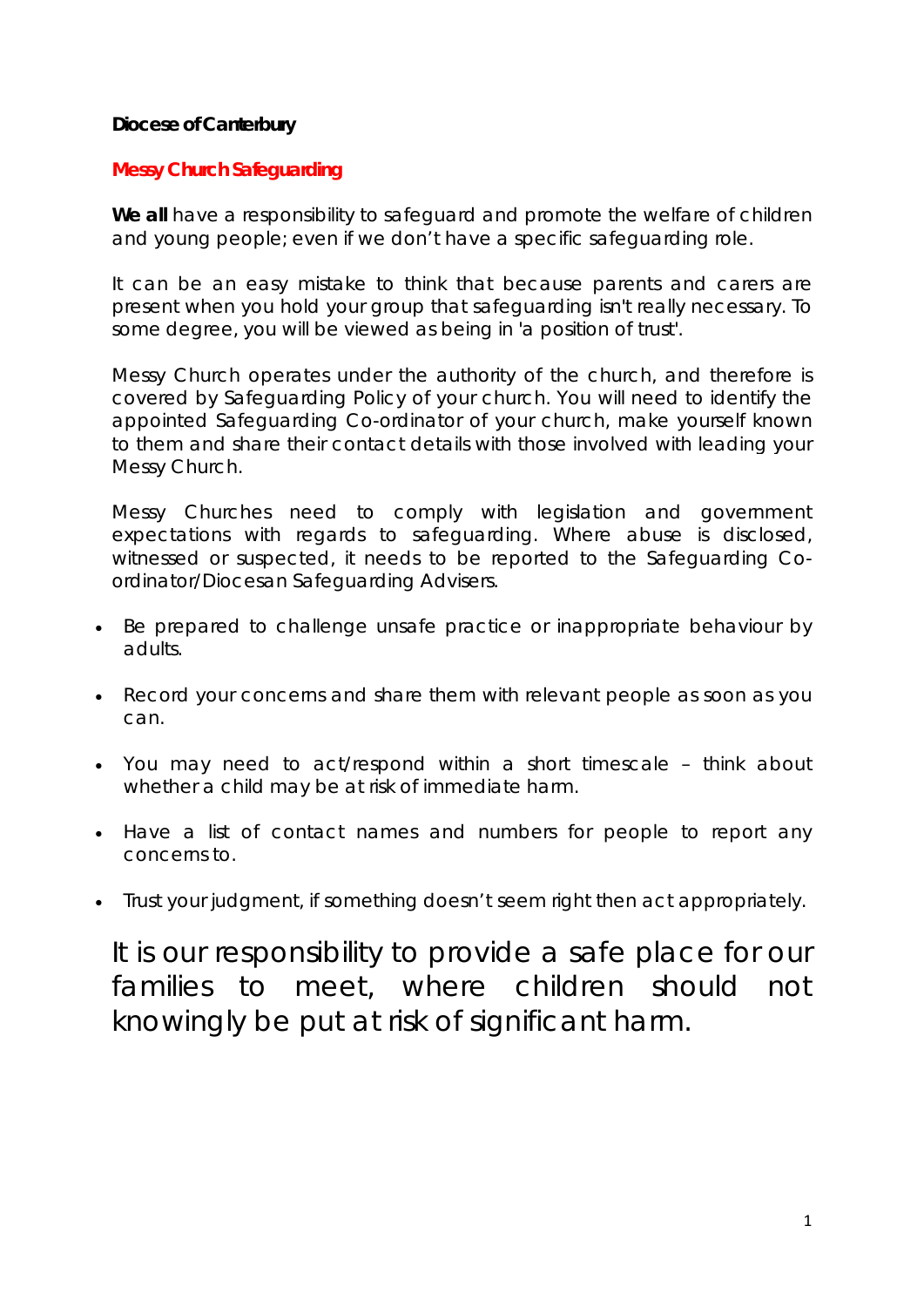## **Messy Church values are:**

#### Christ-centred

Messy Church is a church, not a craft club, that helps people encounter Jesus as Lord and Saviour.

#### All-age

It is for adults and children to enjoy together - every element should be relevant and accessible to all ages.

#### **Creativity**

It uses hands-on activities to explore Bible stories, to reflect a God of creativity and to give people a chance to play together.

## **Hospitality**

It reflects a God of unconditional love and is a church for people outside church, providing an oasis of welcome and a safe space in which to thrive. Messy Church is about hospitality, expressed most evidently by eating together – whether it's a plate of sandwiches to share, or sausage and mash.

## **Celebration**

It reflects a God of joy who wants his people to have life in all its fullness.

*www.messychurch.org.uk*